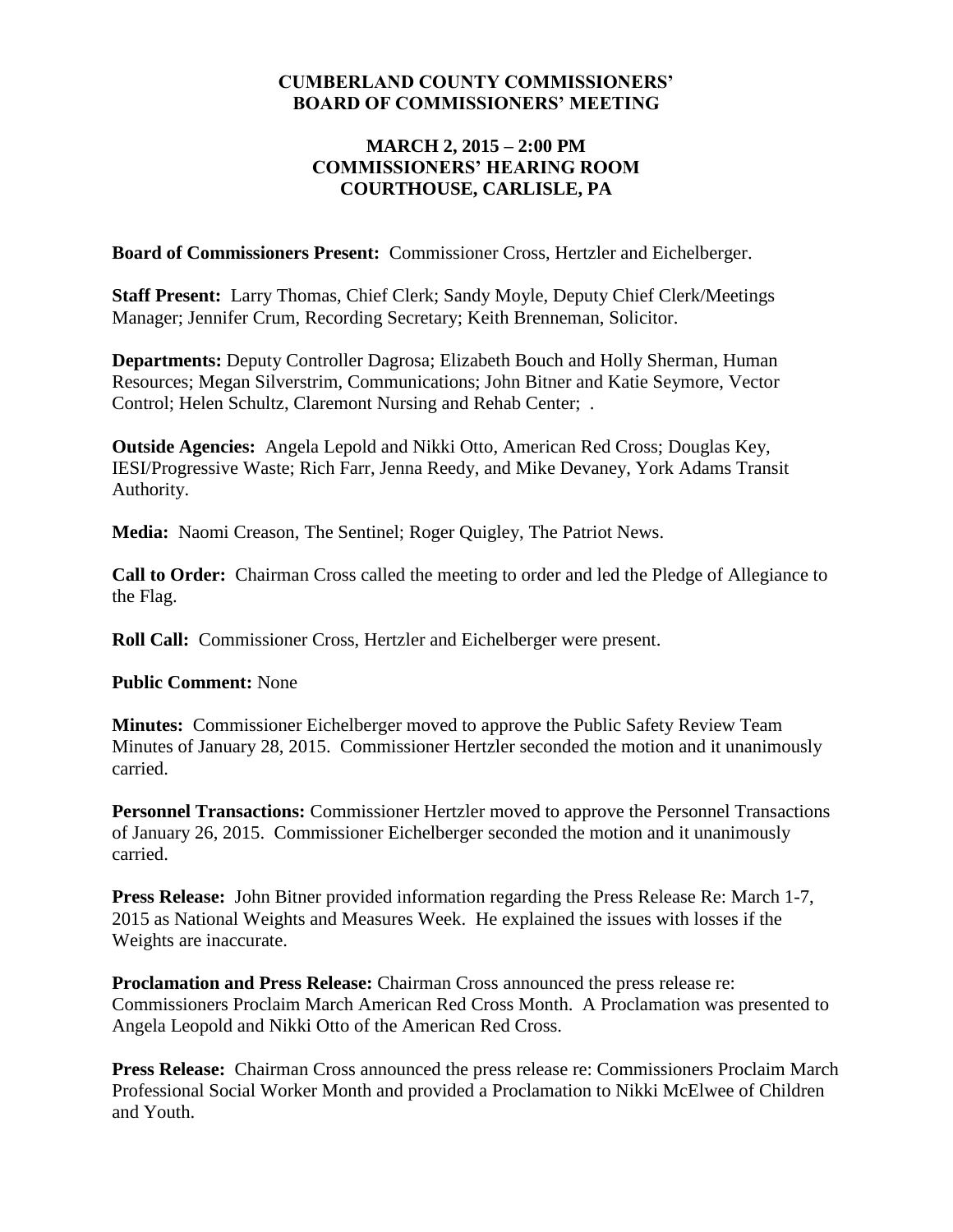**Voluntary Separation Benefit:** Commissioner Eichelberger moved to approve Execution of Declaration of February 2015 Voluntary Separation Benefit Contributions for County Participants that was reviewed at the February 26, 2015 Workshop. Commissioner Hertzler second the motion and it unanimously carried.

**MOU:** Commissioner Hertzler moved to approve the Memorandum of Understanding (MOU) between Cumberland County and York Adams Transportation Authority for Appointment of Shared Ride Paratransit Services that was reviewed at the February 26, 2015 Workshop. Commissioner Eichelberger seconded the motion and it unanimously carried. Commissioner Hertzler mentioned that he has received phone calls since Thursday from County employees with concerns regarding their compensation. He also received calls from residents with service concerns and agencies that assist county residents with transportation.

**Free Fair Transit Service:** Commissioner Hertzler moved to Authorize the Fare Free Shared Ride Transit Services for Seniors to and from Public Libraries in their Service Area effective March 3, 2015. Commissioner Eichelberger seconded the motion and it unanimously carried.

**Wolf Bridge Project:** Commissioner Eichelberger moved to approve the Time Extension Request for Part 1 of the Agreement for the Wolf Bridge Project that was reviewed at the February 26, 2015 Workshop. Commissioner Hertzler seconded the motion and it unanimously carried.

**Contracts/Grants**: Commissioner Hertzler moved to approve the following contracts and grants that were reviewed at the February 26, 2015 Workshop. Commissioner Eichelberger seconded the motion and it unanimously carried.

- a. **Aging & Community Service Agreements** 
	- York County, Perry County, Franklin County and UCP Pass Through Funds
	- Vicki Baer, RN Professional Services
- b. **Children and Youth Services Agreements**
	- KidsPeace National Centers, Inc.
	- The Bair Foundation of Pennsylvania, Inc.
	- The Bair Foundation of Pennsylvania, Inc.
- c. **Claremont Nursing and Rehab Center Grants**
	- Submission of Grant Application Music Therapy Program
	- Submission of a DPW Grant Application Exceptional Durable Medical Equipment
- d. **District Attorney's Office Agreement**
	- DataWorks Plus Specialized Software for Digital Crime Scene System
- e. **District Court 09-2-01 (Judge Fegley) Agreement**
	- Tidy Maid Cleaning Service
- f. **Human Resources Agreement** 
	- US HealthWorks Medical Group of Pennsylvania, PC
- g. **Prison Agreements**
	- PA Chiefs of Police Association Livescan Fingerprint System Maintenance
	- PA Chiefs of Police Association CPIN Maintenance
	- Home Paramount Pest Control Annual Pest Management
	- PA District Attorneys Institute Victim Notification Program
- h. **Public Safety Agreement**
	- Radiological Emergency Response Plan (RERP)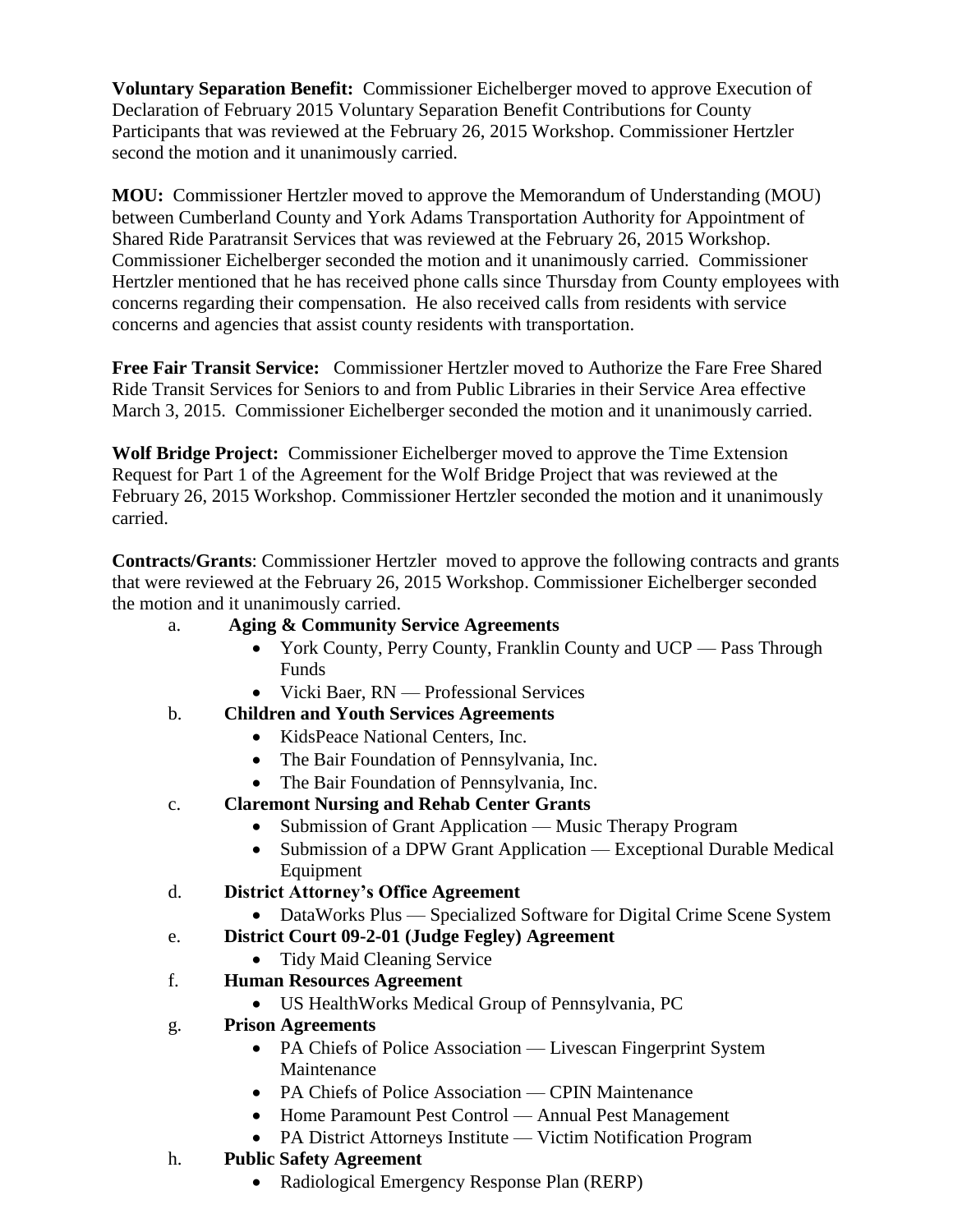## i. **Recycling & Waste Agreements**

- Submission of Grant Application to the PA Department of Environmental Protection — 50% Reimbursement for Recycling Coordinator Position
- Borough of Carlisle Revised Yard Waste Equipment Agreement
- j. **Sheriff's Office Agreement**
	- Dataworks Plus C-Net Computer Software
- k. **Victim Witness Grant**
	- Request to Approve the Subgrant Award Rights and Services Act of 2015-2016

**DJ Brewbaker's Office expansion project:** Commissioner Eichelberger moved to approve the Expansion Project of DJ Brewbaker's Office Space and Request to Move Forward with an Addendum to Lease and Construction Project that was reviewed at the February 26, 2015 Workshop. Commissioner Hertzler seconded the motion and it unanimously carried.

**Bid Awards:** Approval of Bid Awards reviewed at the February 26, 2015 Workshop.

- Commissioner Eichelberger moved to approve the Contract Award to **Progressive Waste Solutions** for Refuse Removal for County Buildings. Commissioner Hertzler seconded the motion and it unanimously carried.
- Commissioner Hertzler moved to approve the Contract Award to **Fayetteville Contractors Inc.** for Parking Lot, Driveway Paving and Line Painting at the Cumberland County Old Prison Parking Lot. Commissioner Eichelberger seconded the motion and it unanimously carried.
- Commissioner Hertzler moved to approve the Contract Award to **Schlusser's Paving, Inc.** for Driveway Paving and Line Painting at the Cumberland County Ritner Property. Commissioner Eichelberger seconded the motion and it unanimously carried.

**Stover Farm Lease:** Commissioner Hertzler moved to approve the Renewal of Stover Farmland Lease Agreement that was reviewed at the February 26, 2015 Workshop. Commisisoner Eichelberger seconded the motion and it unanimously carried.

**Capital Project:** Commissioner Hertzler moved to approve the Capital Project Request to replace the District Attorney's **Insurance Fraud Vehicle** that was reviewed at the February 26, 2015 Workshop. Commissioner Eichelberger seconded the motion and it unanimously carried.

**Appointment:** Chairman Cross moved to approve Appointment of JoAnn Mitchell to the Children & Youth Citizens Advisory Committee for a 3-year term expiring June 30, 2018. Commissioner Hertzler seconded the motion and it unanimously carried.

**IP Grant:** Commissioner Hertzler moved to approve the Project Modification Request for County Intermediate Punishment Grant #25408 that was reviewed at the February 26, 2015 Workshop. Commissioner Eichelberger seconded the motion and it unanimously carried.

**CNRC Agreement:** Helen Schultz reviewed the agreement between CNRC and Lamar Advertising for Digital Billboards. Terms are March 9 through April 6, 2015 for additional Advertising. Commissioner Hertzler moved to approve the Agreement with Lamar Advertising. Commissioner Eichelberger seconded the motion and it unanimously carried.